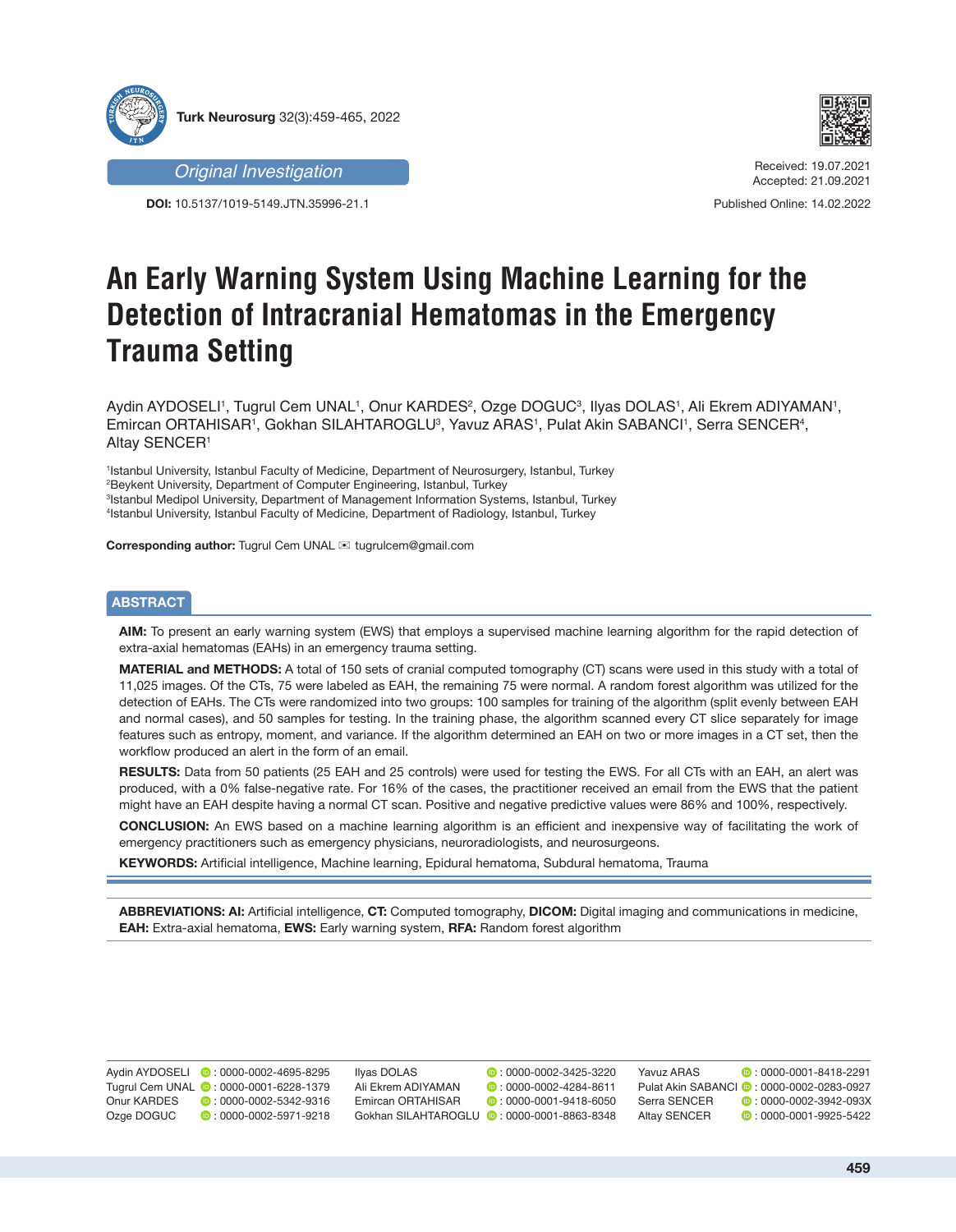## $\blacksquare$  **INTRODUCTION**

In the last decade, increased computation power and developments in programming have allowed wider use of artificial intelligence (AI) systems. In the medical field, many tools using AI have been described including artifi n the last decade, increased computation power and developments in programming have allowed wider use of artificial intelligence (AI) systems. In the medical field, many networks, supervised and unsupervised machine learning systems, and deep learning algorithms (4). Machine learning, a branch of AI, has the capability of analyzing vast amounts of data via complex algorithms that have the ability to do self-training without the need for any additional programming (12). These algorithms have been used to predict outcomes, analyze data, triage conditions, or achieve a diagnosis.

Neurosurgery is one of the specialties that can benefit immensely from the developments in AI systems (25). Artificial neural networks have been successfully employed for outcome predictions in craniocervical injuries or traumatic brain injury (3,13,19,22). AI systems and machine learning can also be used for analysis of radiologic data. Various radiologic triage tools that depend on AI have been described, such as algorithms detecting intracranial hematomas or critical findings on head computed tomography (CT) scans (8,11,29). The practicality of these systems is still in question because they are far from perfect and still need to be improved substantially.

Early warning systems (EWS) that can flag important pathologies may be beneficial for medical practitioners and patients, especially in an emergency setting. One of the most critical and urgent conditions in a trauma setting is an extra-axial hematoma (EAH). Early diagnosis and prompt intervention are crucial for a better prognosis of EAHs (5,28). An EWS implemented with an algorithm that detects EAHs might decrease the time between admission and diagnosis, thus it can benefit the practitioners and patients. Here, we present an EWS that employs a supervised machine learning algorithm for the detection of EAHs.

## █ **MATERIAL and METHODS**

In this study, a supervised learning method was used in which the algorithm was provided with the patient's status (EAH or normal) during training. CT scans from 100 patients were used for training. For each patient, 50–120 slices (images) were available, with a total of 11,025 images. Images were provided in Digital Imaging and Communications in Medicine (DICOM) format and each image contained a sliced photo of the patients' cranial CT. These images were used for the training phase. KNIME 4.1, an open-source data processing software system, was used to create a training platform and implement the early warning system. The KNIME system provides a set of tools for image processing, training the algorithm, and evaluating the results.

A total of 150 sets of cranial CTs were used in this study. Half of the CTs were from patients with EAH, the other half were normal controls. The patient demographics are shown in Table I. The thickness of EAHs varied from 5 mm to 49 mm. The CTs were randomized into two groups (Table II). In the first group, cranial CTs from 100 patients (50 EAH, 50 normal) were used to train the machine learning algorithm. The testing phase

### **Table I:** Patient Demographics

|           | $EAH$ (n=75)      | Normal $(n=75)$      |
|-----------|-------------------|----------------------|
| Age       | 1-86 (mean: 23.1) | 1-91 (mean: $30.3$ ) |
| Sex (F/M) | 25/50             | 33/42                |

*EAH: Extra-axial hematoma, F: Female, M: Male.*

#### **Table II:** Extra-Axial Hematoma Characteristics

|                     | <b>Training phase</b><br>$(n=50)$ | <b>Test phase</b><br>$(n=25)$ |
|---------------------|-----------------------------------|-------------------------------|
| EAH Thickness (mm)  | $5.2 - 49.6$<br>(mean:18.9)       | $5.2 - 29.1$<br>(mean: 16.1)  |
| EAH side (R/L)      | 24/26                             | 15/10                         |
| <b>EAH</b> location |                                   |                               |
| Frontal-parietal    | 36                                | 16                            |
| Temporal            | 9                                 | 9                             |
| Occipital           | 5                                 |                               |
|                     |                                   |                               |

*EAH: Extra-axial hematoma, R: Right, L: Left.*

was performed with the other 50 cranial CTs (25 EAH and 25 normal).

The training phase consisted of three steps: 1) reading and preprocessing images; 2) extracting labels and partitioning the images; and 3) training the model and evaluating it. When the training phase was completed, the trained model was extracted to be used in the EWS.

#### **Reading and Preprocessing Images**

The preprocessing phase applied several transformations to the images to make them more readable and also EAHs more easily identifiable. For example, Figure 1 shows the same image before and after 'normalization' was applied. It can be observed that the image contrast was increased and the EAH became more apparent in the image. In addition to normalization, all images were processed with minimum and maximum filters to reduce noise caused by the background (black) and skull (white). After all extremes were removed from the images, the global threshold was applied to smooth the brain tissue and make the EAH, if present, even more apparent. Figure 1C shows the same image in Figure 1A after the filters and thresholds were applied.

#### **Extracting Labels and Partitioning the Images**

The random forest algorithm (RFA) was used for the EWS; and as a supervised learning algorithm RFA required images to be labeled before training (14). For this study, each image was labeled as "Normal" or "EAH." Among the 11,025 images used for training, 5,475 images (75 patients) belonged to patients with an EAH and the remaining 5,550 (75 patients) were labeled as 'Normal'.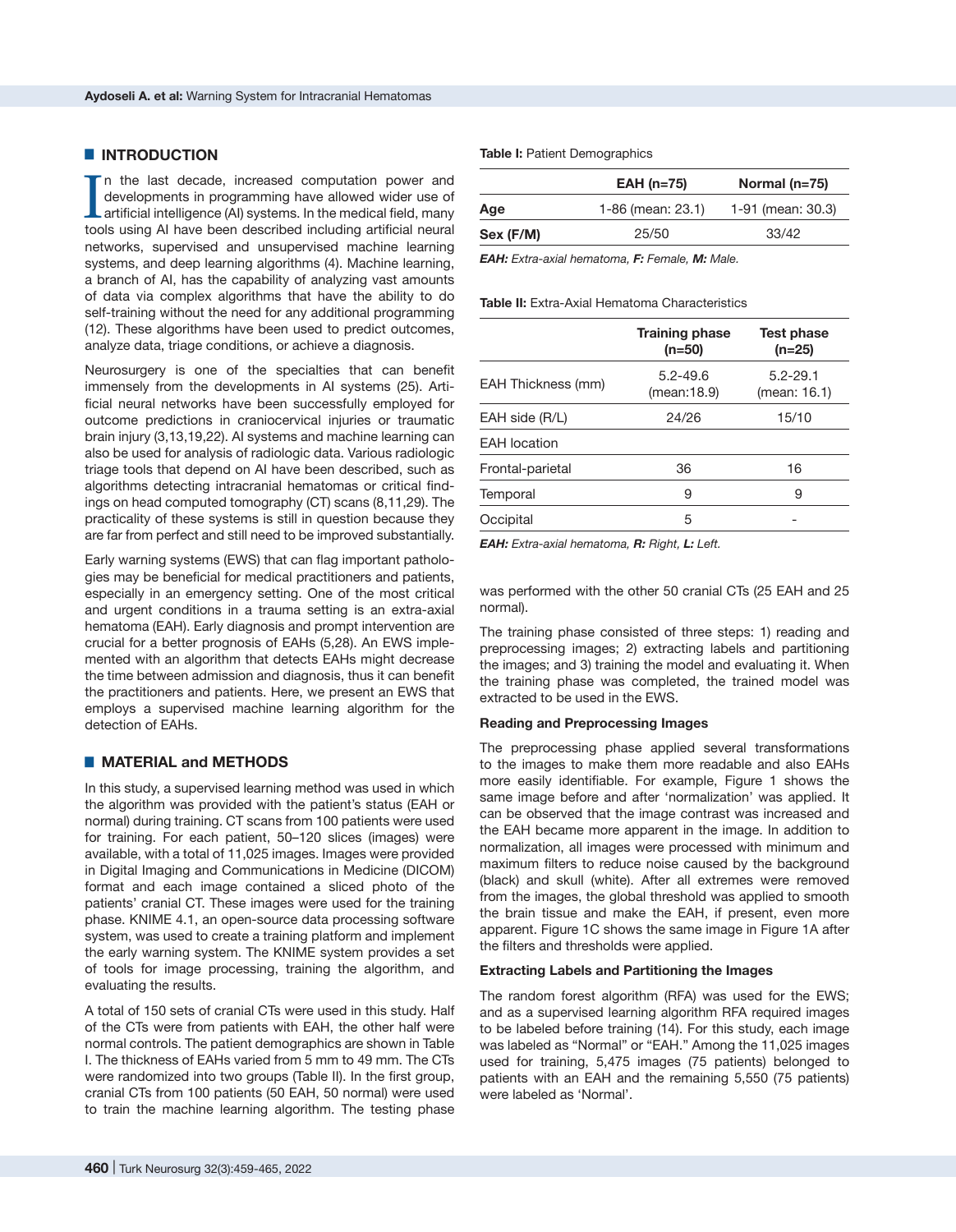### **Training of the Algorithm**

The RFA generated a number of decision trees based on the image features and labels that were provided as input and showed probabilities for image features that could be used to make EAH and normal decisions for each image. The RFA splits the input data set into subsets randomly and generates a decision tree for each subset. In the final stage, the RFA measures the variances and chooses the decision tree that provides the best (i.e., the most accurate) results based on the provided labels. In this study, the number of decision trees to be created was capped at 100 for space and time efficiency. Static random seed was used for randomization and Gini Index was used to measure variance.

In this study, the RFA was used to process single images one-by-one instead of processing the entire CT set. Figure 2 shows part of the final decision tree that was generated



**Figure 1:** Preprocessing of a CT image: A CT image of a fronto-parietal subdural hematoma **(A)** after application of contrast **(B)** and threshold **(C)** for better detection of the EAH by the algorithm.



**Figure 2:** The decision tree of the random forest algorithm.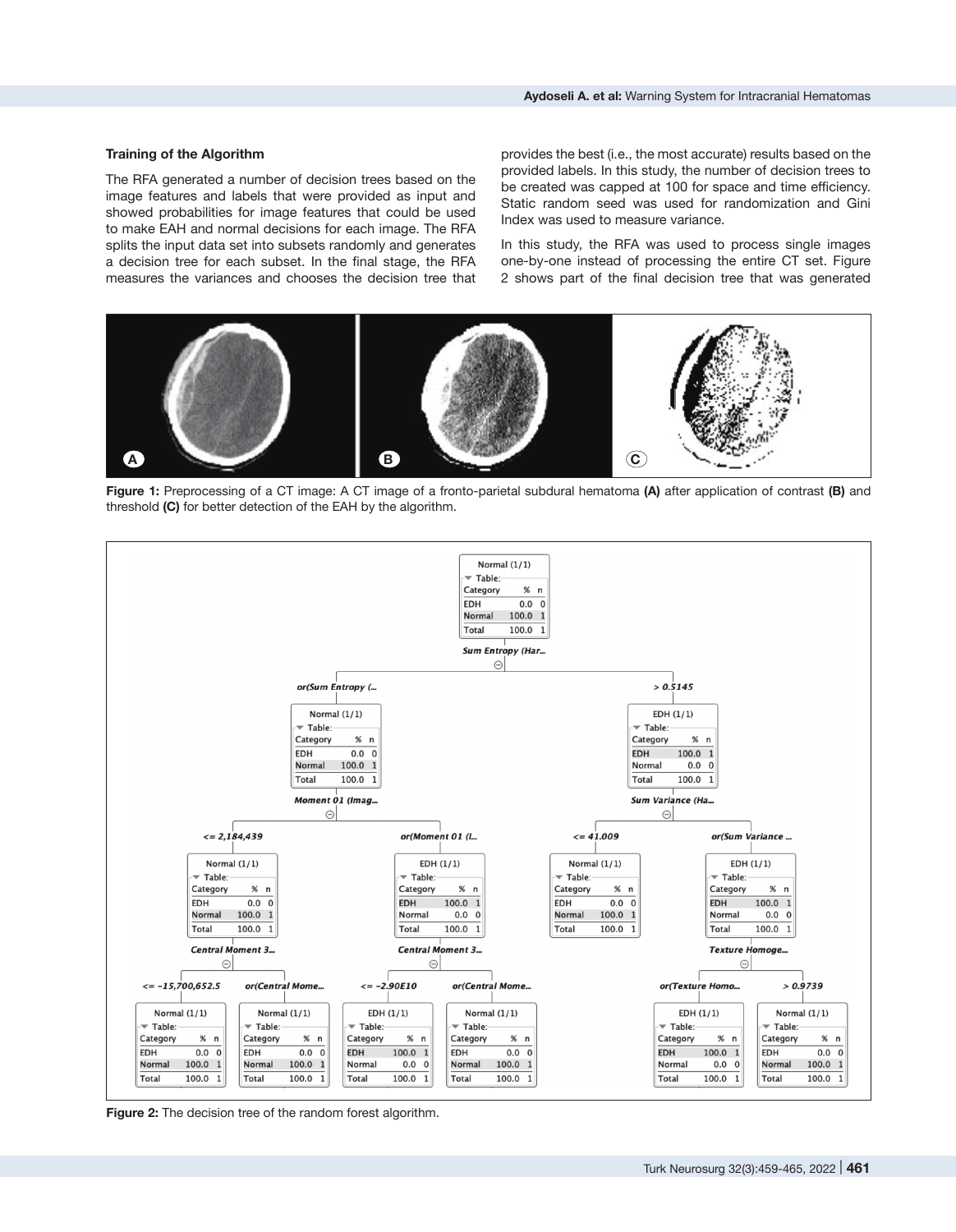by the algorithm. According to the decision tree, among the 50 factors evaluated from Haralick Features (30) and image moments (i.e., central, raw, normalized central, and Hu moments); entropy and variance from the Haralick Features, and central moment features in the images were the most effective factors in deciding the label. In image processing, the image moment is a weighted average (moment) of the image pixel intensities, or a function of such moments, usually chosen to have some attractive property or interpretation. Simple properties of the image, which were found via image moments included the area (or total intensity), its centroid, and information about its orientation. Entropy on the other hand, measured the intensity of the image histogram, which showed probabilities of different gray-levels in the image.

Once the decision tree was created, the RFA algorithm scanned the most probable factors consecutively for single images. Using the decision tree and the images in the second (test) partition, the RFA was used to generate predictions as EAH or normal for each image. For each prediction, the RFA also provided a confidence score between 0–100%. In this study, predictions with more than 90% confidence were accepted and the rest were ignored. Figure 3 shows a snippet of predictions and confidence levels generated by the RFA. In that snippet, prediction (normal) for the first image was taken as it had 90% confidence associated with it. Predictions for the other images were ignored as their confidence levels were lower.

## **Early Warning System**

If the algorithm determined an EAH on 2–10 images in a CT set, then the workflow produced an alert. If the algorithm decided that a set contained more than ten images of EAH then the alert was labeled as high-importance. If an alert was produced, an email was sent to an emergency physician, neurosurgeon, and radiologist at the end of the process. The KNIME workflow for the EWS is represented in Figure 4 and a flowchart is shown in Figure 5.

## █ **RESULTS**

Data from 50 patients (25 EAHs and 25 controls) were used



**Figure 3:** EAH predictions and confidence levels generated by the EWS for different images.



**Figure 4:** The KNIME workflow for the EWS.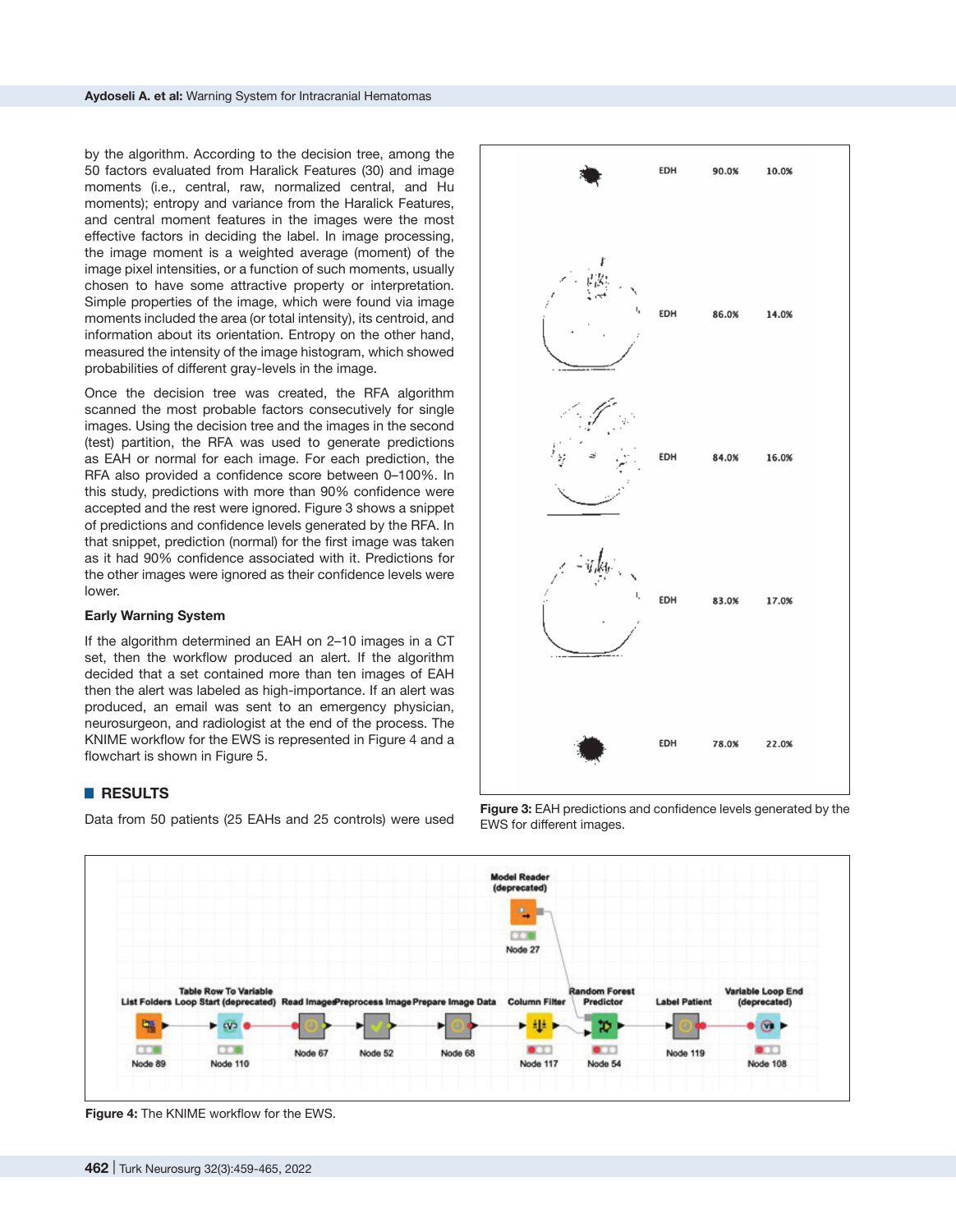

**Figure 5:** Flowchart of the EWS alerting mechanism.

for testing the EWS. The results for the test runs are provided in Table III. As can be seen in Table III, all EAH cases were successfully identified by the EWS. For all CTs with an EAH, an alert was produced, with a 0% false-negative rate. In 88% of the cases, the practitioner was informed with a highimportance email. For 16% of the cases, a false-positive alert was produced, meaning that the practitioner received an email from the EWS that the patient might have an EAH despite having a normal CT scan.

Statistical analysis of the results is shown in Table IV. Sensitivity shows the probability that EWS generates an alert when an EAH is present; and the test results showed a 100% success rate. Specificity measures the probability that an EWS does not generate an alert when an EAH is not present. In a few cases, the EWS generated a false alarm, thus the specificity of the test results was 84%. Positive and negative likelihood ratios showed the success of the EWS more clearly. A negative likelihood ratio, which is the probability of negative test results in the presence of EAH, was 0% in our testing process with the EWS. Positive and negative predictive values also showed the success of the EWS, which was 86% and 100%, respectively. Finally, the overall accuracy of the EWS; that is, the overall probability that a patient is correctly diagnosed, was calculated as 92%.

## █ **DISCUSSION**

Machine learning, with many varieties, is the most common AI method in use (18,20). There has been growing interest in machine learning, especially for diagnostics. Various algorithms have been used for the detection of diabetic neuropathy,

**Table III:** Results of the Testing Phase

| <b>EWS Decisions</b>          | $EAH$ (n=25) | Normal (n=25) |
|-------------------------------|--------------|---------------|
| Alert with high<br>importance | 22           | O             |
| Alert                         | З            | ⊿             |
| No alert                      |              | 21            |

*EAH: Extra-axial hematoma, EWS: Early warning system.*

**Table IV:** Statistical Analysis of the Results

| <b>Feature</b>                           | Value   | 95% CI            |
|------------------------------------------|---------|-------------------|
| Sensitivity                              | 100.00% | 86.28% to 100.00% |
| Specificity                              | 84.00%  | 63.92% to 95.46%  |
| Positive Likelihood Ratio                | 6.25    | 2.55 to 15.34     |
| Negative Likelihood Ratio                | 0.00    |                   |
| Disease prevalence (*)                   | 50.00%  | 35.53% to 64.47%  |
| Positive Predictive Value (*)            | 86.21%  | 71.80% to 93.88%  |
| Negative Predictive Value<br>$(\dot{r})$ | 100.00% |                   |
| Accuracy (*)                             | 92.00%  | 80.77% to 97.78%  |

skin cancers, and pulmonary nodules. Algorithms may also be employed for radiologic detection of various pathologies. Several diagnostic tools using AI have also been published in the field of neurosurgery (7,13,23,24). Dou et al. reported the detection of cerebral micro-hemorrhages using neural networks (9). Arbabshirani et al. described a convolutional 3D neural network prioritizing intracranial hemorrhages in a radiology setting (2). This is the first study in the literature to successfully detect traumatic EAH with a machine learning model, integrated into an EWS.

In this study, we used a supervised learning method that evaluated every slice separately. Supervised learning algorithms learn from labeled training data, which means that every image set must be labeled during the training of the algorithm. In this instance, the labels were "EAH" and "normal." Supervised learning provides a faster training period for algorithms because we were able to train the algorithm with only 100 CT scans compared with thousands of CT scans that are necessary for neural networks to work properly. Contrary to some of the popular studies in the area (10) in which image sets have been processed, this algorithm scans every image separately. Also, training of this algorithm does not require high processing power. Nevertheless, the most important advantage of scanning every image separately seems to be in the decreased number of false-negative results. Our algorithm was able to predict all EAHs presented in the test phase without any false-negative results; the rate of false-positive results was 16%, however. Although this system had a relatively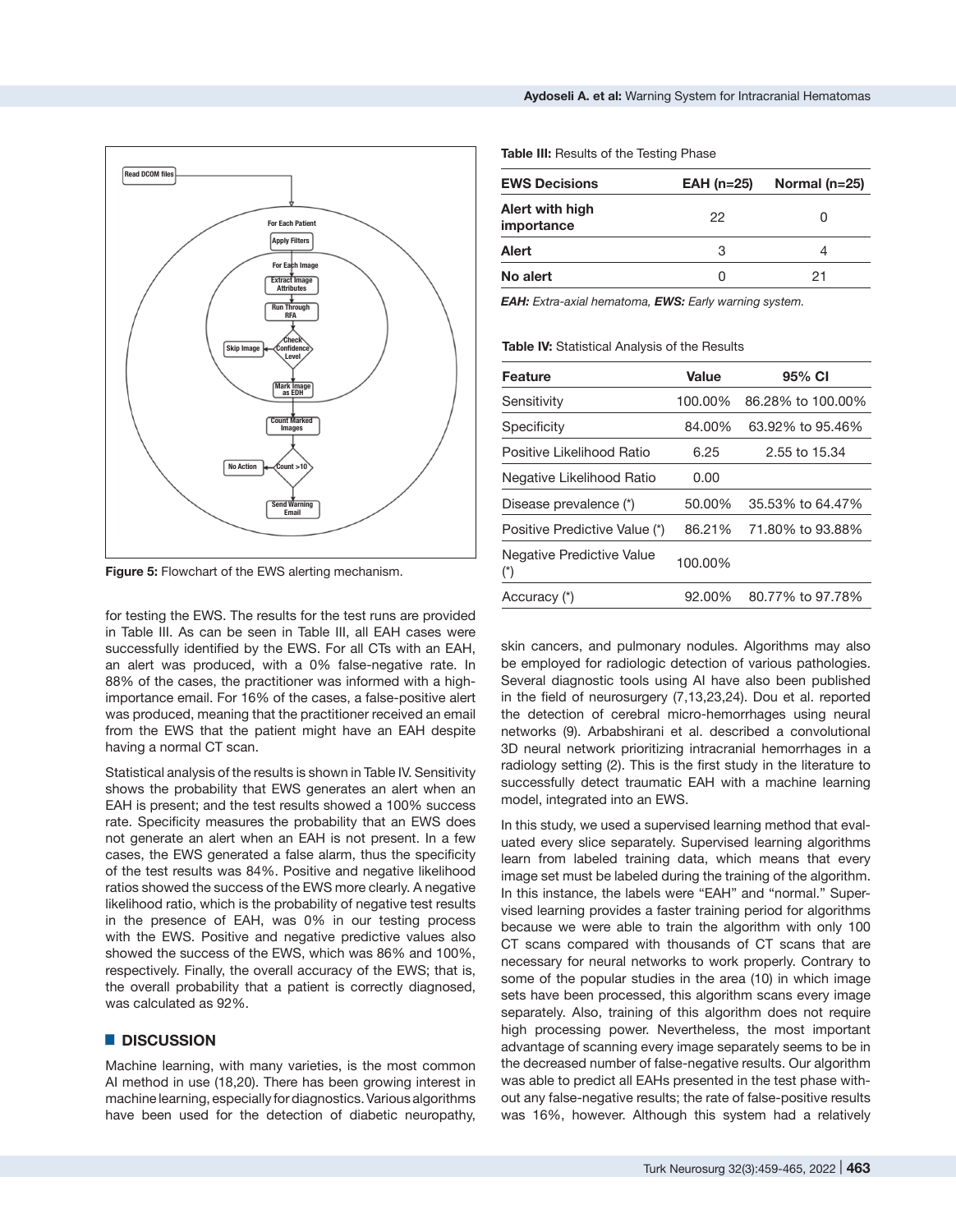high rate of false-positive results, avoiding false negatives is essential, especially for an EWS designed to work in an emergency trauma setting.

Epidural and acute subdural hematomas are fatal conditions accounting for 8–15% of head injury cases (1,16,21). In cases that require EAH evacuation, a longer duration between admission and intervention is associated with a worse prognosis (5,15,27). In some cases of operative EAHs, for example, patients may demonstrate mild symptoms with an intact neurologic exam (6,26). Up to 57% of epidural hematomas that require emergency evacuation may present in a lucid interval (17). Especially in trauma centers established in high-density population areas, some delay might be expected from admission to the initial treatment. These kinds of diagnostic EWSs may provide faster management of EAHs for practitioners, resulting in improved outcomes.

The EWS scans all the cranial CTs obtained in the trauma center. An instant warning is issued to the attending emergency physician and consultant neurosurgeon via email when an EAH is detected. The system can be reconfigured to use phone calls, SMS, or any social media outlet for issuing a notification to practitioners. The priority of the practitioner can thereby be redirected to more severe conditions. The EWS also notifies the neurosurgeon, thus hastening the duration of the neurosurgical consultation. These EWSs can also be employed in remote trauma centers using a few changes in coding. The purpose of the EWS will then be a quick diagnosis of an intracranial hematoma, thus speeding up the transfer process to a tertiary center with a neurosurgery department.

These algorithms and EWSs can run on any modern device and do not require advanced hardware systems. The EWS is a system that is simple enough for any practitioner to use. It can also be implemented in any emergency department system with a picture archiving and communication system using DICOM images. Despite being a complex system in itself, the EWS does not require any expensive equipment.

The algorithm provided good results in a limited sample size. The sample size used to train the algorithm was relatively small in our study, consisting of 100 head CTs. On the other hand, the algorithm used in our EWS is open to improvement. The accuracy is expected to increase with a larger sample size. Accordingly, we expect a decrease in false-positive results with further training. We included EAHs thicker than at least 5 mm for the training and testing stages because we aimed to focus on clinically relevant EAHs. In addition, the CTs in our study consisted of isolated epidural or acute subdural hematomas. The CTs with additional pathologies, such as contusions, intraparenchymal hemorrhages, and depressed skull fractures, might be implemented on the algorithm with adequate training. Further training with samples of a thin EAH might also produce exact results for even millimeter-thick EAHs.

The purpose of the EWS is to prioritize EAHs in the emergency trauma setting. Although our system did not produce any false-negative results, it had a considerable amount of falsepositive results. Additionally, one should be wary of the

mistakes that automated systems can make. The practitioner should not rely solely on any EWS. AI diagnostic tools are still not as reliable as an experienced clinician or radiologist.

# █ **CONCLUSION**

We will witness, in the near future, the emergence of various AI diagnostic tools in the medical field. An EWS based on a machine learning algorithm is an efficient and inexpensive way to facilitate the work of emergency practitioners such as emergency physicians, neuroradiologists, and neurosurgeons.

## █ **AUTHORSHIP CONTRIBUTION**

**Study conception and design:** AA, TCU

**Data collection:** ID, AEA, EO

**Analysis and interpretation of results:** OK, OD

**Draft manuscript preparation:** TCU

**Critical revision of the article:** AA

**Other (study supervision, fundings, materials, etc...):** GS, YA, PAS, SS, AS

All authors (AA, TCU, OK, OD, ID, AEA, EO, GS, YA, PAS, SS, AS) reviewed the results and approved the final version of the manuscript.

## █ **REFERENCES**

- 1. Aras Y, Sabanci PA, Unal TC, Aydoseli A, Izgi N: Epidemiologic study in hospitalized patients with head injuries. Eur J Trauma Emerg Surg 43(4):467-473, 2017
- 2. Arbabshirani MR, Fornwalt BK, Mongelluzzo GJ, Suever JD, Geise BD, Patel AA, Moore GJ: Advanced machine learning in action: identification of intracranial hemorrhage on computed tomography scans of the head with clinical workflow integration. npj Digit Med 1(1):9, 2018
- 3. Bektas F, Eken C, Soyuncu S, Kilicaslan I, Cete Y: Artificial neural network in predicting craniocervical junction injury: An alternative approach to trauma patients. Eur J Emerg Med 15(6):318-323, 2008
- 4. Bibault JE, Giraud P, Burgun A: Big Data and machine learning in radiation oncology: State of the art and future prospects. Cancer Lett 382(1):110-117, 2016
- 5. Bir SC, Maiti TK, Ambekar S, Nanda A: Incidence, hospital costs and in-hospital mortality rates of epidural hematoma in the United States. Clin Neurol Neurosurg 138:99-103, 2015
- 6. Bor-Seng-Shu E, Aguiar PH, Matushita H, Manreza LA, Ferreira AA: Actual asymptomatic epidural hematomas in childhood: Report of three cases. Child's Nerv Syst 13(11–12):605-607, 1997
- 7. Buchlak QD, Esmaili N, Leveque JC, Farrokhi F, Bennett C, Piccardi M, Sethi RK: Machine learning applications to clinical decision support in neurosurgery: An artificial intelligence augmented systematic review. Neurosurg Rev 43(5):1235- 1253, 2020
- 8. Chilamkurthy S, Ghosh R, Tanamala S, Biviji M, Campeau NG, Venugopal VK, Mahajan V, Rao P, Warier P: Development and validation of deep learning algorithms for detection of critical findings in head CT scans. arXiv 392(10162):2388-2396, 2018